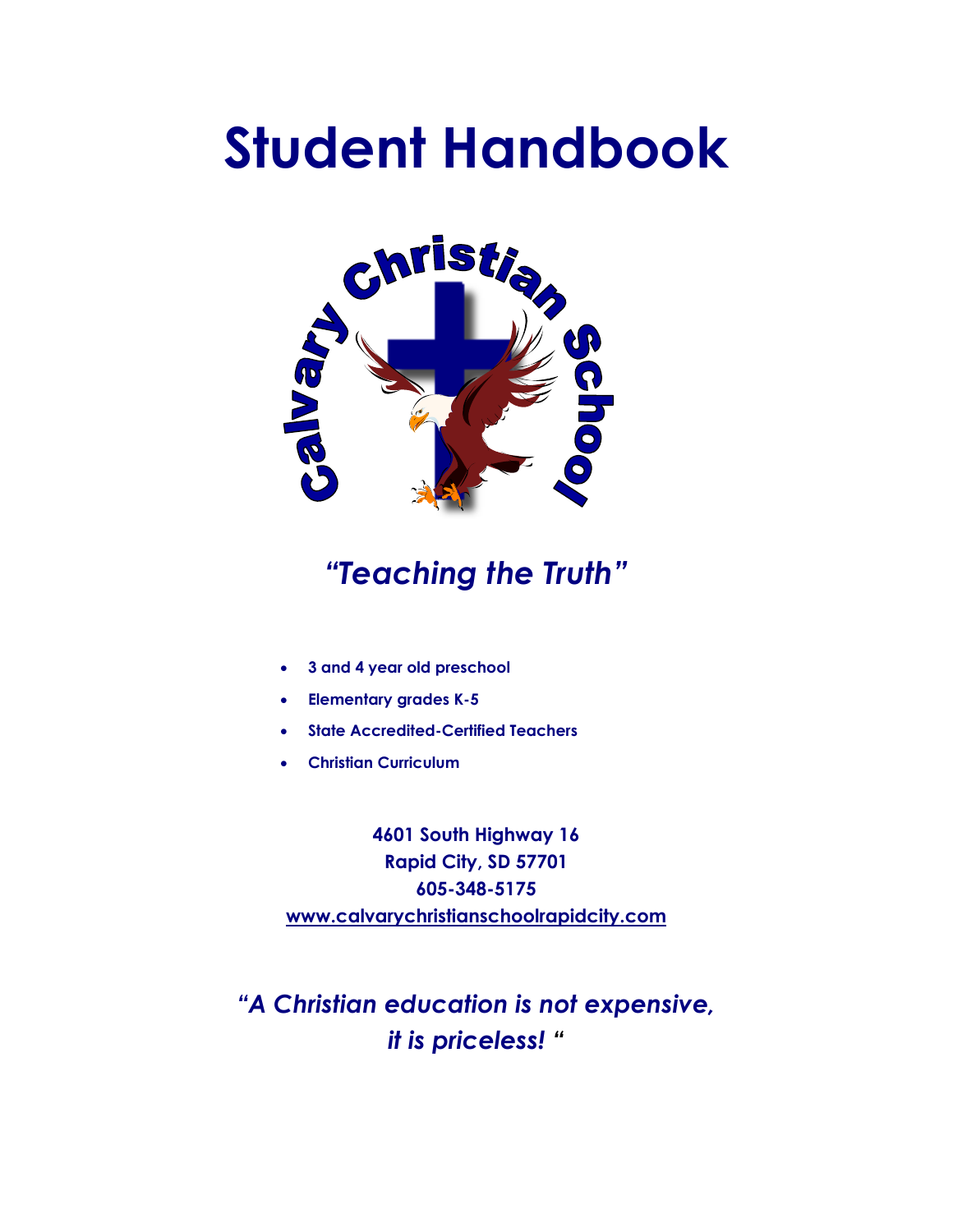### WELCOME TO CALVARY CHRISTIAN SCHOOL!

*This guide has been prepared to provide basic, essential information about our school. We trust it will answer your questions about our Christ-centered program. Calvary Christian School is a ministry of Calvary Baptist Church. Our doors are open to anyone desiring a distinctively Christian education.*

*The primary objective and purpose of Calvary Christian School is to train your student in the knowledge of God and His truth and the Christian way of life; and to give him/her an excellent academic education. The teachers of Calvary Christian School realize their solemn responsibility before God in the teaching of religious instruction and molding the life and character of their students in order to give a good foundation for each child's future. "Train up a child in the way he should go, and when he is old, he will not depart from it." Proverbs 22:6*

*We attempt to maintain high standards of conduct and academic performance. You, and your family, are considered part of the Calvary Christian School team. It is our desire that a spirit of cooperation and understanding will be fostered as we work together to train our children in accordance with the principles of God's Word.*

*This handbook does not contractually bind Calvary Christian School and is subject to change without notice by decision of the school's administration.*

*Your cooperation and support are appreciated.*

*Chris Causey School Administrator*

Revised February 4, 2016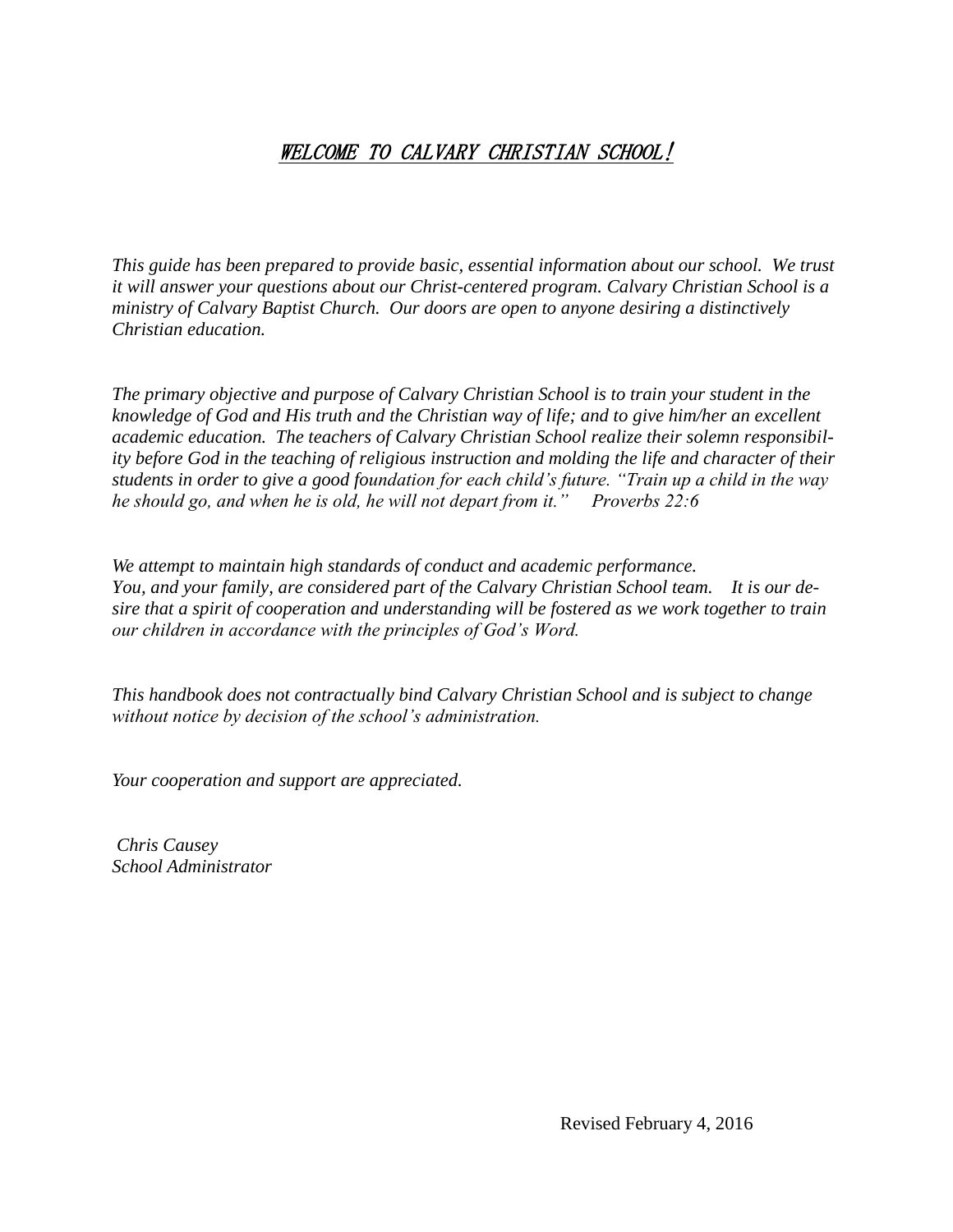## **TABLE OF CONTENTS**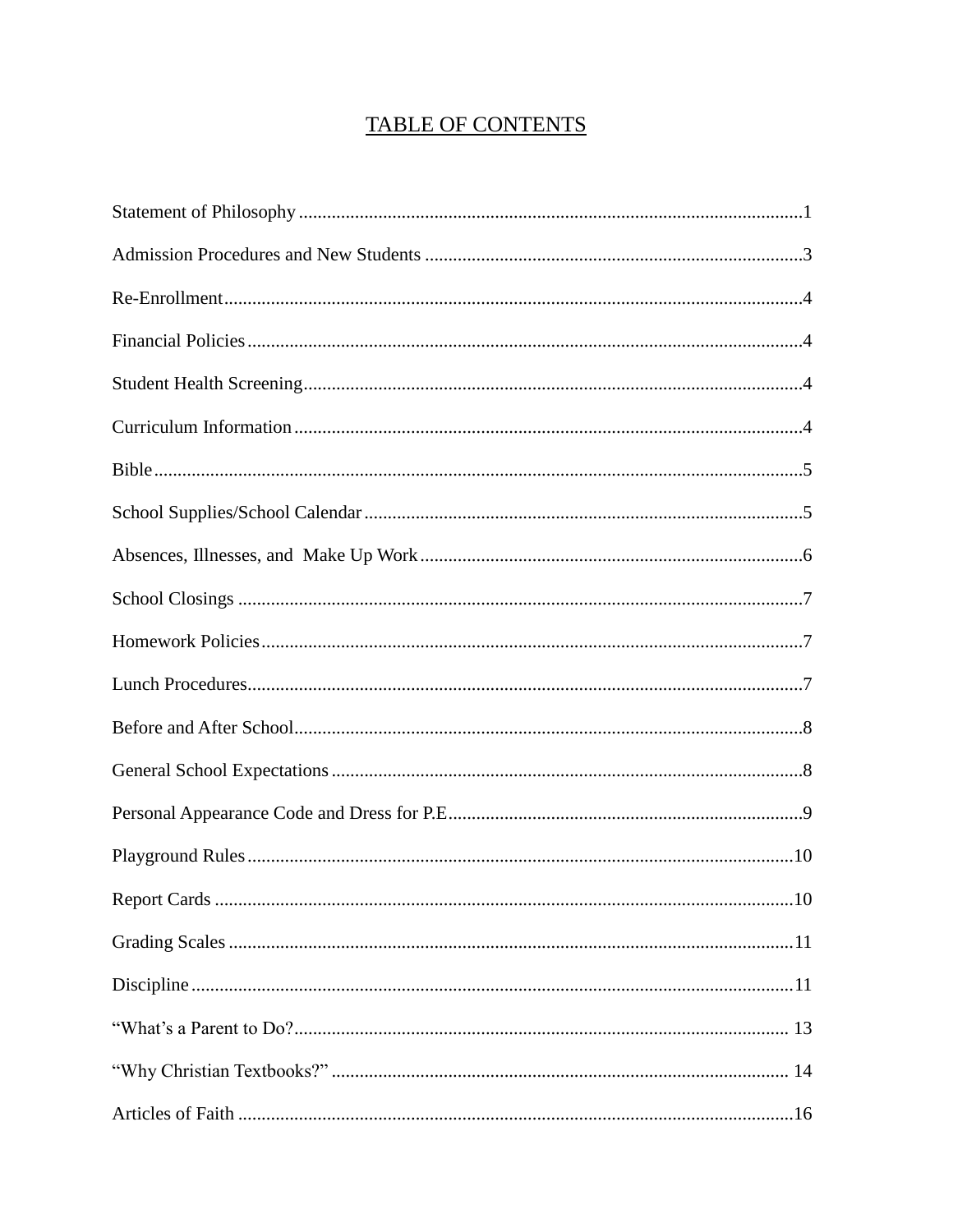#### CALVARY CHRISTIAN SCHOOL

#### STATEMENT OF PHILOSOPHY

Calvary Christian School is a ministry of Calvary Baptist Church and operates under a Christian philosophy of education. In order to better understand this distinctive philosophy we offer the following definitions:

- 1. Philosophy A system of values and beliefs that guide our every action.
- 2. Biblical Christianity This denotes a system of certain basic truths revealed by God. Among these truths, the following are fundamental to education.
	- a. God created man in His own image. (Genesis 1:26-27)
	- b. Man, by a willful act of disobedience, marred this image and consequently inherits an evil nature and stands condemned before God in need of a Savior (Genesis 3; Romans 5:12; 3:34; 6:23)
	- c. God, in his grace, has provided for the restoration of His image in man through the Person and work of Jesus Christ. (2 Corinthians 5:17; John 3:16)
- 3. Education The directing of a person's development toward specific objectives.

The purpose of the Christian education offered at Calvary Christian School is the promotion and perfecting of God's image in the saved student resulting in the student's godliness of character and action. Differently expressed, it is concerned with the student's developing in *Christ-likeness*.

Both the home (Genesis 18:19; Deuteronomy 6:7; Proverbs 22:6) and the church (Matthew 28:19-20; Acts 2:42; 2 Timothy 2:2) have received scriptural commands to educate. It is clear that the education of the children, therefore, is the responsibility of the parents and the church. Calvary Christian School exists to accomplish that purpose, i.e., reinforcement of the home's and church's education ministries and protection of these ministries from secular influence.

The basic beliefs of Christian education find their application in the specific mission of the Christian School and determines both the content and the means of instruction.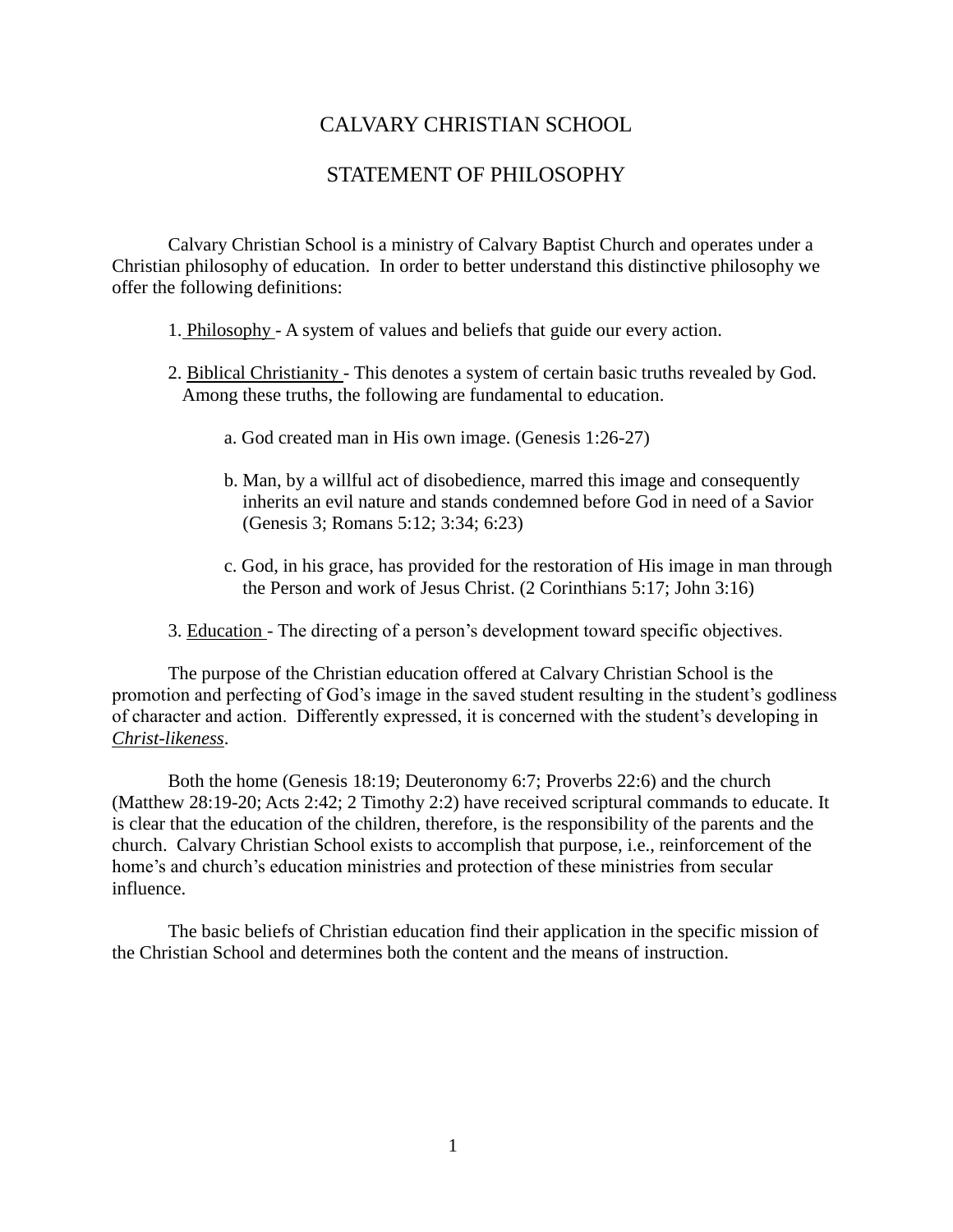4. Content - Knowing from the Bible that Christian education includes knowledge of God and use of that knowledge in His service, students must learn to know God and imitate Him. The Bible is the center of the Christian school curriculum, not only as the most important subject matter, but also as the source of principles determining the selection and teaching of other subjects. In addition to revealing Himself in His Word, God has also revealed Himself in His works, especially in man who has been created in His image. Calvary Christian, therefore, gives emphasis to man's language, literature, artistic achievement and history. The curriculum also includes science and math and other related subjects because they provide a knowledge of God's nature and His work in this world. At Calvary Christian, the voice of the creation joins with that of the written revelation in praise of the glory and goodness of God.

In teaching the imitation of God's nature and works, Calvary Christian emphasizes the goals of holiness in character and preparation for service.

- 5. Means Calvary Christian is concerned that the manner, as well as the matter, of it's teaching be consistent with the purpose of Christian education; conforming the student to the image of God in Christ. The vehicles of Christian education - methodology and instruments - must follow biblical examples and norms.
	- 1. Christ, the master Teacher, used a variety of methods. Since methods are merely a means to an end, they are chosen for their power and efficiency in accomplishing designated goals.
	- 2. The implementation must be done by skilled and devoted teachers whose character and conduct must be exemplary. Imitating the Master Teacher, they must be the authority in the classroom in order to better serve the students. Authority and service are intertwined and necessary for success in the Christian school.

In summary, Christian education is distinctive and founded on Scripture. Our teachers and staff realize and accept the solemn responsibility before God in molding the lives and character of each student. "Train up a child in the way he should go, and when he is old, he will not depart from it." Proverbs 22:6

–Adopted August 1989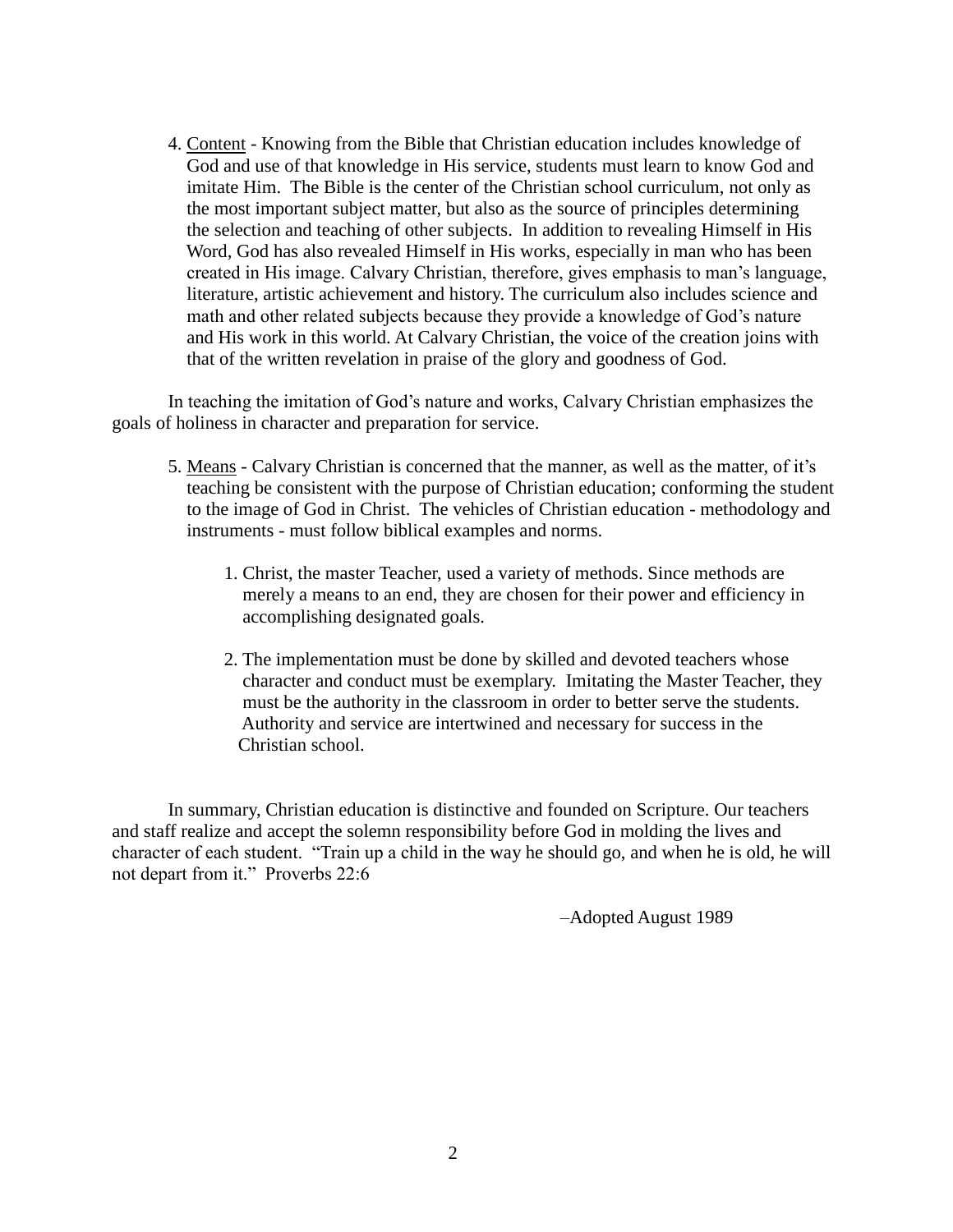#### ADMISSION PROCEDURES

Admission of prospective students will be considered only after receipt of a completed registration form, copies of necessary records from previous schools, required health forms and payment of the registration fee. Final acceptance is based on entrance test results and interviews with school personnel. Calvary Christian School must comply with South Dakota State regulations regarding health forms and immunizations. These forms must be complete, up-todate, and correct in order for a student to continue to attend our school. Parents of students transferring from other schools are responsible for obtaining complete and accurate health information if it is not part of records received from the previous school. South Dakota also requires a certified copy of the student's birth certificate be on file at the school.

#### NEW STUDENTS

A student's acceptance into our school will be based on the student's entrance test and interviews with school personnel. It is our desire that students entering our school be successful and able to work at their grade level.

It is expected of all students and parents to pledge their support to the standards of the school concerning attitude, personal appearance, respect, language, and overall conduct.

Our school is considered a ministry of our church and desires to meet student's spiritual needs as well as academic needs. We realize, however, that we are not equipped to meet every student's needs and, therefore, all students cannot be accepted.

New students that are accepted are placed on a six week probationary period. This would be for behavior as well as academic reasons.

Teachers are expected to monitor these students and report any concerns to the principal or administrator as soon as they occur.

A meeting of the teacher, administrator, and parents should be scheduled as early as possible if it appears the student is improperly placed or the possibility exists that the student should not continue at Calvary Christian School.

Calvary Christian School admits students of any race, color, national or ethnic origin to all the rights, privileges, programs, and activities generally accorded or made available to students at the school. It does not discriminate on the basis of race, color, national or ethnic origin in administration of its education policies, admissions policies, and school administrated programs.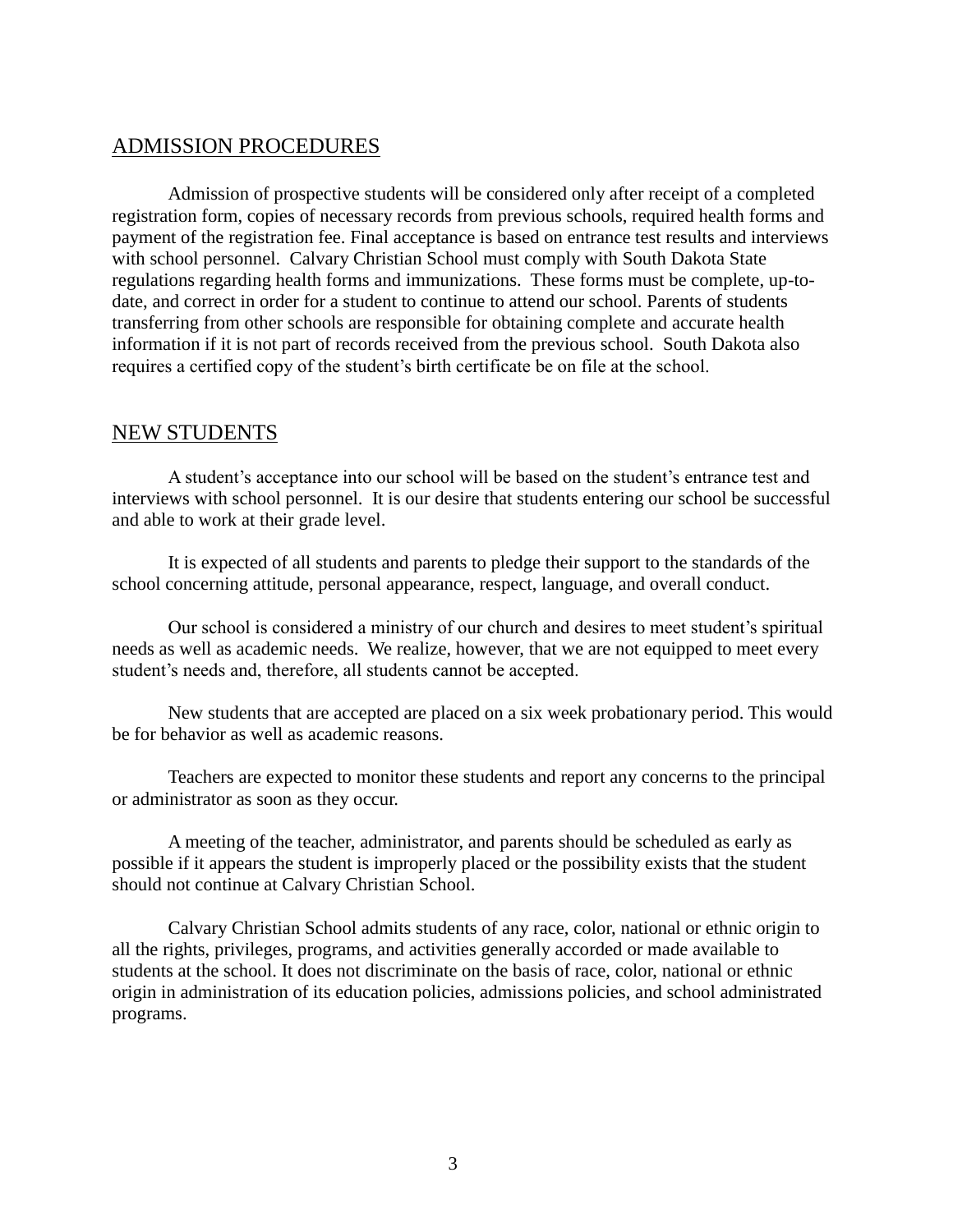#### RE-ENROLLMENT

During the announced time each spring, re-enrollments for the next fall term are accepted on a first-come first-served basis. Current students are given the opportunity to register prior to accepting new student registrations. A student may be denied re-enrollment if he/she has not shown support for the school's standards and teachers.

#### FINANCIAL POLICIES

Tuition may be paid annually or in monthly installments. For those paying monthly, the school offers three installment periods - 12 months (June through May); 10 months (August through May); and 9 months (September through May). The school has entered into an agreement with SMART Tuition Management for the collection of all monthly tuition payments. A SMART information brochure and enrollment form should be obtained from the school office when registering. Payments may be made on the  $10<sup>th</sup>$  or  $20<sup>th</sup>$  of each month and can be mailed directly to SMART or you may elect to have payments deducted automatically from your checking or savings account by SMART.

We feel it is important to maintain a good testimony in our community. It is the school's policy, therefore, to do all things decently and in order and to pay our bills and salaries on time. We need your cooperation in maintaining a timely payment of all tuition payments due. Our school retains the right to withhold report cards and records at the end of the year or at time of transfer until all accounts are current.

#### STUDENT HEALTH SCREENING

Our school has a contract with the South Dakota Health Department for student health screening including eye and hearing screening. Dates for screening will be in the fall of each year and parents will receive notification in advance

#### CURRICULUM INFORMATION

Calvary Christian School believes Christian education requires Christian textbooks which present all subjects from a Christian perspective. For this reason, we have chosen curriculum materials from three of the Christian textbook publishers, A Beka Book, Purposeful Design (ACSI), and Bob Jones University Press. Thousands of Christian schools around the world successfully use these materials which are based on sound scholarship, common sense, and the Word of God. These Christian curriculums make available the accumulated wisdom of years of experience by Christian educators in Christian schools. The Christian approach to education and life is woven throughout it. The education program offered at Calvary Christian includes all the basic academic subjects as well as physical education, art, computer, and music.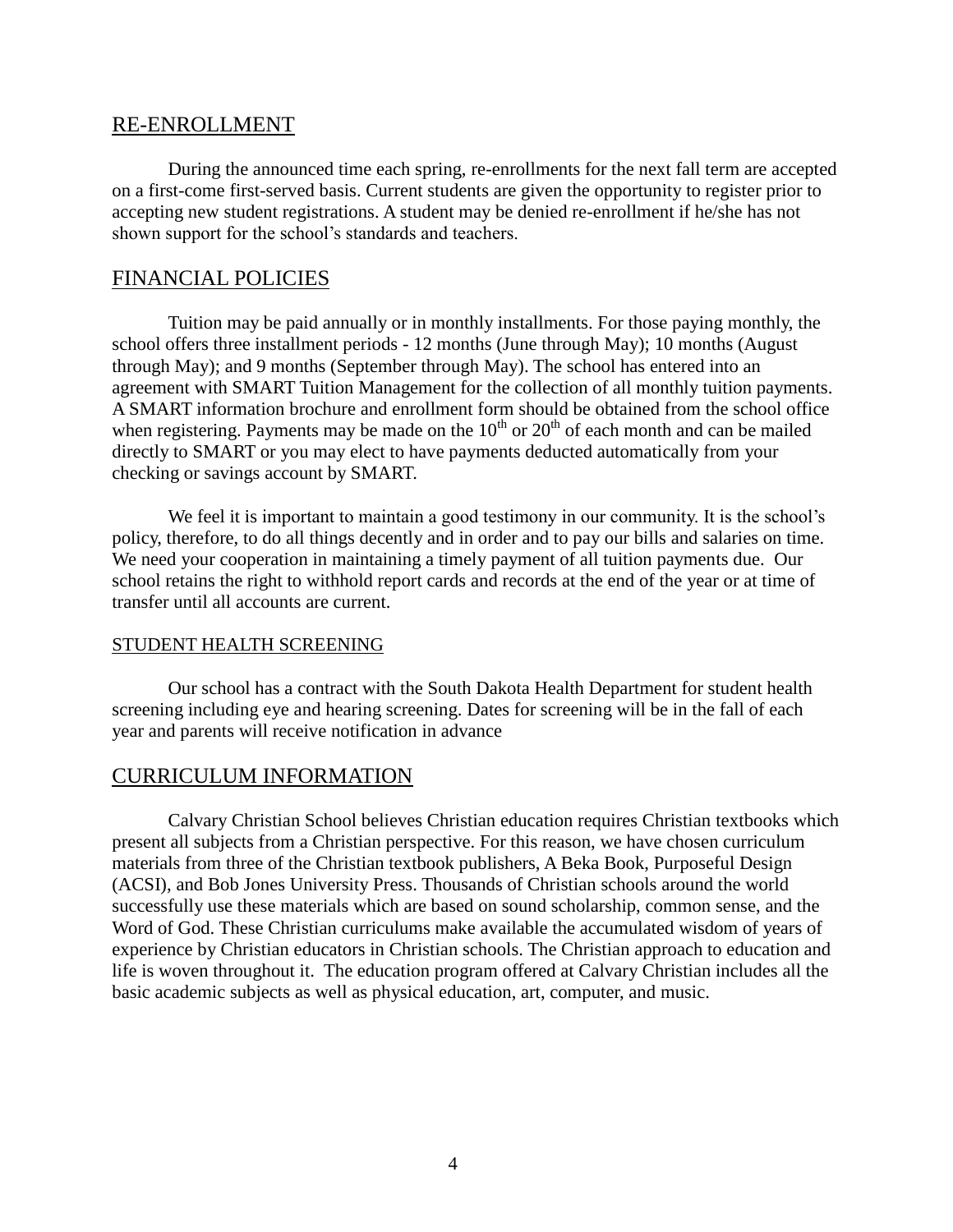#### CURRICULUM INFORMATION CONTINUED

The Christian textbooks used in our school must be purchased from the school. A textbook list should be obtained from the school office. This list indicates the textbooks and materials used in each grade and their cost. Each year in August, prior to the start of school, we will have an open book store for parents to purchase the textbooks needed for their students. Parents may receive a discount by pre-paying for textbooks in May for the following year. All textbooks must be paid for by the start of school each fall.

Many of the textbooks are paperback and we encourage parents to cover them with clear contact paper during the first week of school. Also, each student should have some type of backpack to carry books and materials back and forth to school. In case of lost or damaged textbooks, students will be charged the total price for replacement.

#### BIBLE

The Bible is taught at Calvary Christian School as a separate subject. Bible study augments the study of all other subjects. Without a knowledge of Biblical truth, a student cannot be considered educated. The Bible gives direction for this life, and the only hope for the life to come. No other book can so enrich the minds and hearts of men as "The Book of Books".

A knowledge of the Bible is one of the greatest educational assets any man can have in addition to the moral and spiritual values resulting from the study. Character development is the most important work of a school. No other course offered in our school affords the great opportunities of laying the foundation for Christian character.

Our school uses the New King James version in our classrooms as a standard text. We realize that there are many good translations of the Bible; however, we have chosen the New King James version as we feel it is accurate, accepted, easily available, and understandable by the students.

#### SCHOOL SUPPLIES

A separate list of school supplies required for each grade will be available in the school office each year. Supplies should be purchased prior to the start of school and brought to school on the first day of classes. We will also make our supply list available to the various stores that carry school supplies each year prior to the start of school. Students may also be asked to bring other supplies or materials to school during the school year.

#### SCHOOL CALENDAR

A complete school year calendar will be prepared separately in the spring of each year for the following school year. These calendars will be available in the school office.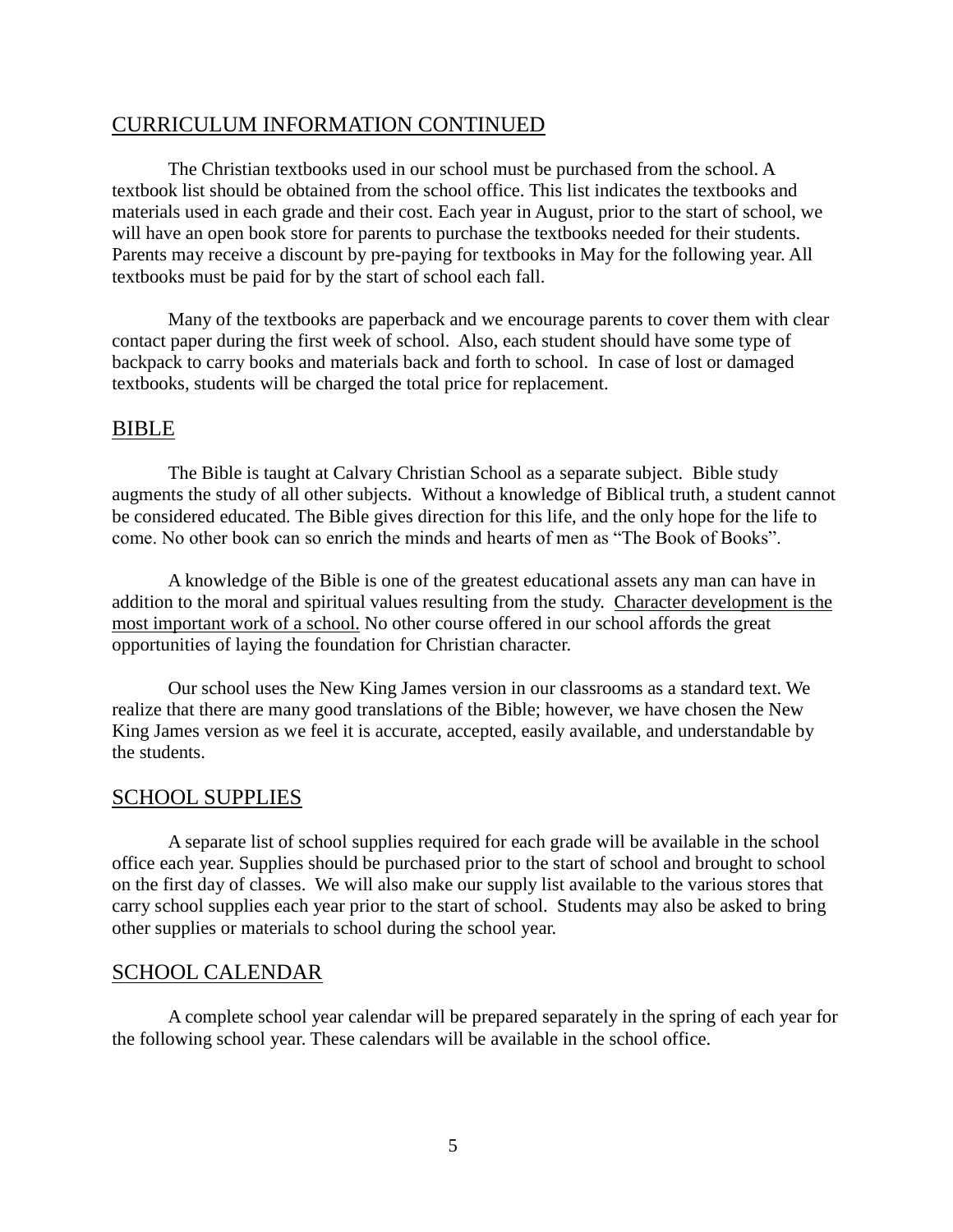#### ABSENCES

In case of absence, parents should call the school office by the beginning of the school day so teachers can be notified. Also advise the office if any school lunches should be cancelled. This also applies to students who will miss part of a day due to doctor or dentist appointments. Please let the school office know if the student will be arriving late or will need to leave early. For students leaving early, please indicate the time you will be picking up your student so the teacher can have them ready.

Voluntary Absences - We encourage families not to plan trips or vacations during the school year as many things that take place in the classroom cannot be made up. If a trip is planned, parents should give the teacher at least one week notice in advance, so work can be assigned prior to the trip. Students will be expected to have their work completed on the day they return to school. Students returning with incomplete work may be asked to stay after school or in at recess time to complete their work.

#### ABSENTEE MAKE-UP WORK

Absence due to illness - Parents should secure their student's make-up work on a daily basis. Teachers will have the work ready each day by the end of school.

An allowance of one day back at school per day missed will be given before make-up work is due. Students returning should be prepared to stay after school on the day they return for any missed concepts, etc.

Major tests will not be given on the day of return. Students should be prepared to take any weekly quizzes or tests on the day they return. (For example, weekly spelling tests and verse quizzes.

Absence due to personal reasons - Parents are to advise the teacher of any personal absences in advance. Teachers may desire to assign work which will need to be completed before returning to class.

Teacher discretion can be given as to when tests will need to be made up. They may be given on the day of return.

Teachers will not be expected to provide more than two weeks of lesson plans at a time for any student.

#### ILLNESSES

For the welfare of your child and the others in our school, all children who are ill (this includes students with any contagious condition or a fever) must be kept at home. When the child is well enough to participate in a normal school day, please send coat, hat, etc., as an aid to prevention of future illness.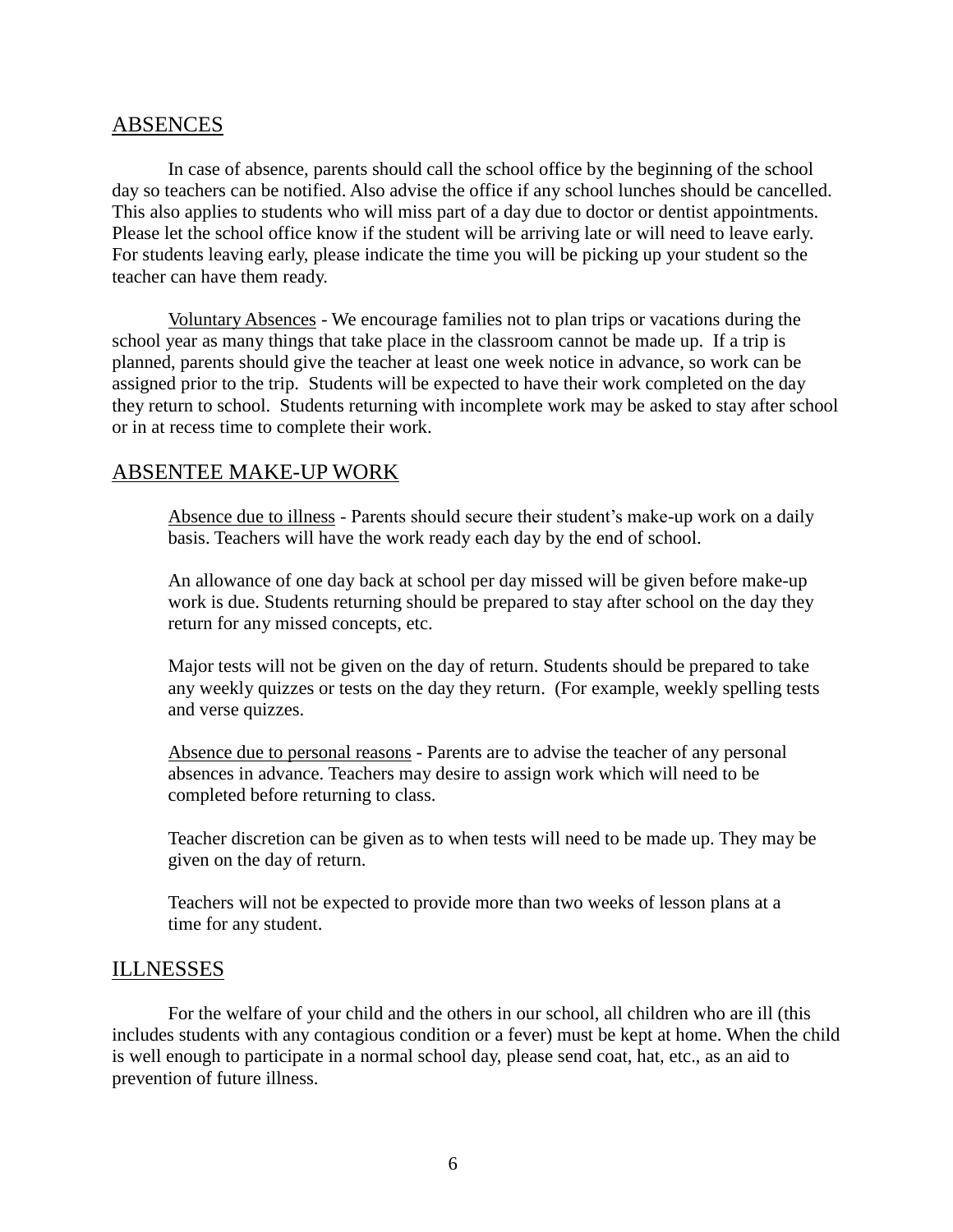#### SCHOOL CLOSINGS DUE TO WEATHER, ETC

If school is closed or will operate under an abbreviated schedule due to weather or any other condition, the local media will be notified as early as possible. Please listen to the local radio and television stations for closing announcements. We will also try to email families and post weather announcements on our website and Facebook page.

#### HOMEWORK POLICIES

At Calvary Christian School, we believe that homework is an integral part of the school program. Each teacher is at liberty to assign homework to aid students to advance in their studies. Therefore, each student is required to complete his/her homework assignments on time. Homework is given for several reasons:

For Reinforcement - We believe that most students require solid drilling to master material essential to their educational process.

For Practice - Following classroom explanation, illustration, and drill on new work, homework is given so that the material can be mastered.

For Remedial Activity - As instruction progresses, various weak points in student's grasp of a subject becomes evident. Homework following instruction is given to overcome such difficulties.

For Special Activity - Book reports, compositions, special research assignments, and projects are some of the activities that are frequently the subject of homework attention.

We do request our parent's full cooperation in seeing that the assignments are completed. Delinquent homework may result in lowered grades and possible disciplinary measures.

#### LUNCH PROCEDURES

Students may purchase lunch each day at school. Lunches are provided by various local restaurants and average \$2.50 per day. Meal tickets may be purchased in the school office. Menus are sent home each Monday listing the menu for each day of that week. Students are to indicate the items they wish to order on each particular day. Orders must be received back at school by the next day, Tuesday. Students who do not wish to order a lunch for any particular day should bring a sack lunch for that day. If a lunch needs to be cancelled for any reason, please call the school office by 8:30 a.m., so it will not be ordered.

Milk is available each day for a charge of 40 cents. Milk tickets may also be purchased in the school office.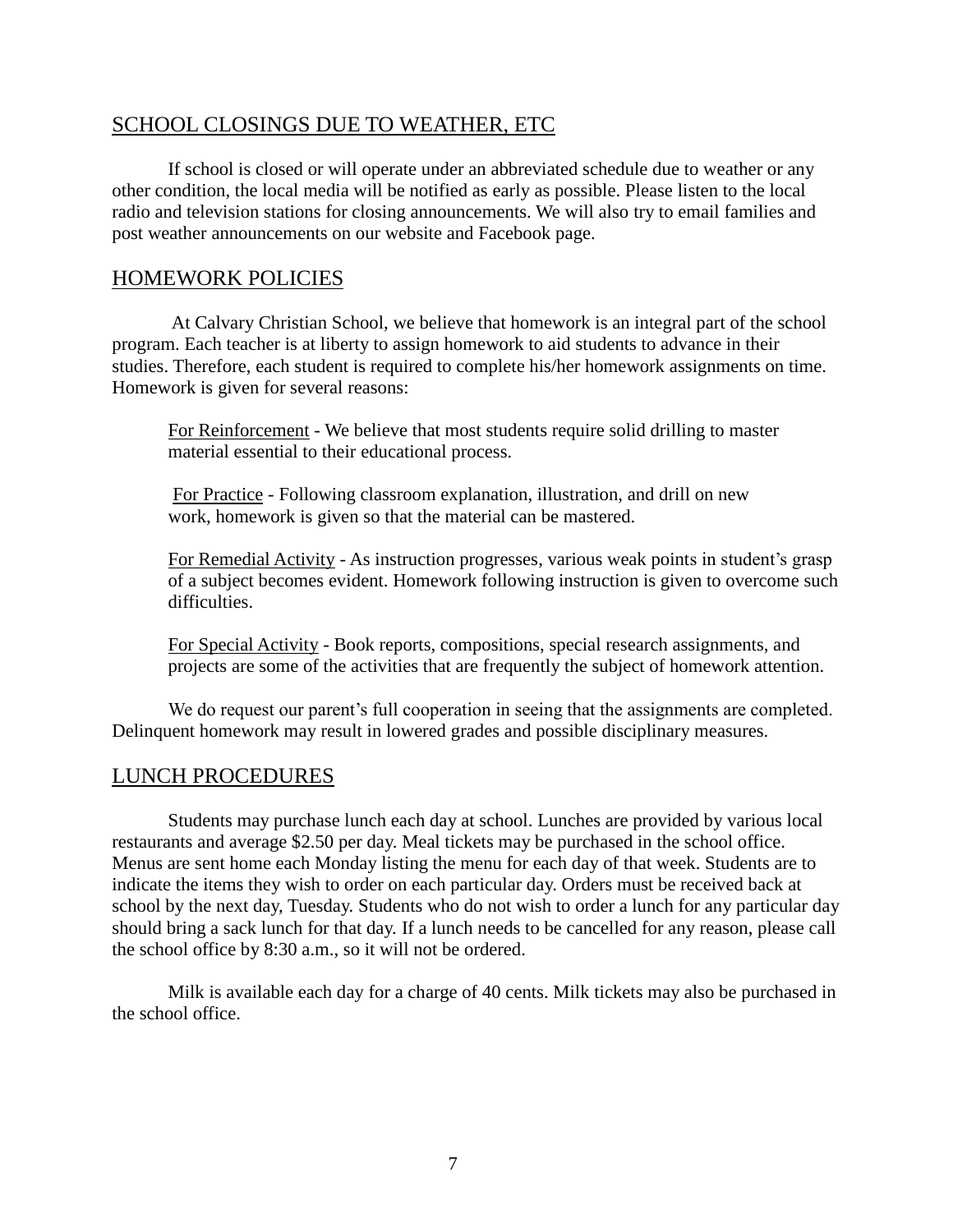#### LUNCH PROCEDURES (CONTINUED)

Some tips to consider when packing your student's lunch are:

- 1. An unbreakable container should be used when sending a drink from home.
- 2. Please put your student's name on all lunch boxes or bags.
- 3. All fruit, etc., should be "ready to eat", i.e., sliced, cored, etc. If your student will need a utensil, please send one.
- 4. Items which require refrigeration or heating should not be sent as students will not be allowed to use the refrigerator or the microwave ovens.
- 5. Please do not pack soft drinks, candy, or "junk food"

#### BEFORE AND AFTER SCHOOL

A teacher will be on duty beginning at 7:50 a.m. for students who need to arrive early. Students will line up to go to classes at 8:07 a.m. Students not in class by 8:15 a.m. will be tardy and will need to report to the school office for a tardy slip. Five "tardies" will count as one absence in regard to perfect attendance certificates.

Students will be dismissed at 3:05 p.m. and parents should plan to pick their students up immediately after they are dismissed. Teachers will supervise students leaving the building, and any students not picked up by 3:15 p.m. will be brought back into the building to wait for parents in the breeze-way.

#### GENERAL SCHOOL EXPECTATIONS

- 1. Cheerful obedience and respect should be shown to those in authority; teachers, parents, staff, and volunteers.
- 2. Students should show the proper respect to the Bible, the flags, our school and its property.
- 3. Any play items brought from home for recesses will be kept in the student's locker during class time. The school is not responsible for any items lost or broken.
- 4. No offensive, vulgar, or obscene language will be permitted.
- 5. Parents are asked to check with the school office before going to any classroom for any reason. We wish to keep class interruptions to a minimum.
- 6. Teachers arrive at school by 8:00 and normally remain at school until 3:35 each day. If you wish to speak to them in person or by phone, please try to do so after school as before school is used for daily preparation. We request that you respect the teacher's time at home and avoid calling them in the evenings if at all possible.
- 7. All students will use the restrooms and changing facilities conforming with one's biological sex.
- 8. Please feel free to consult with the school office regarding any problem or questions that concern you or your child. It is the desire of the administrator and faculty to be of service to both parent and student.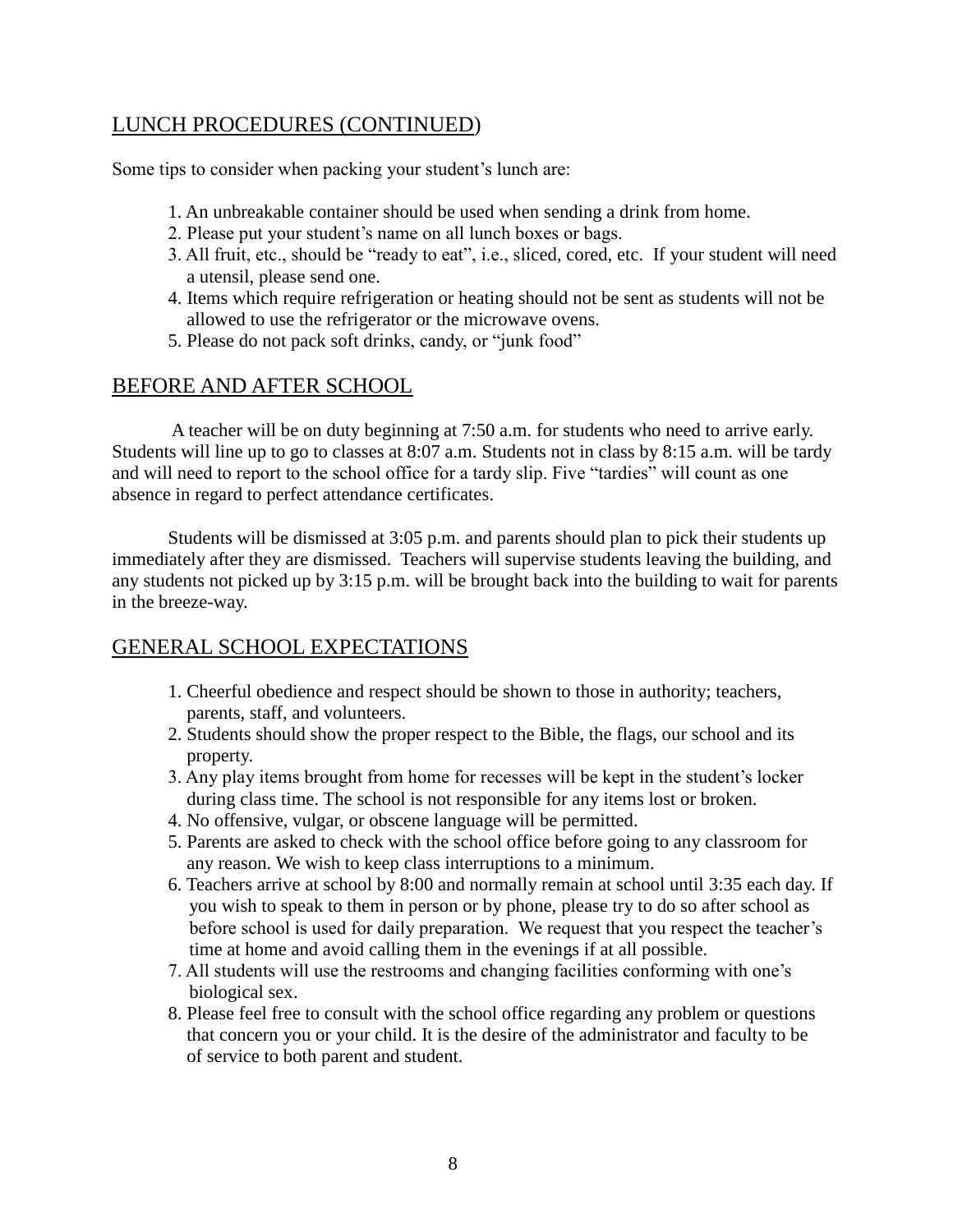#### PERSONAL APPEARANCE CODE

Calvary Christian School maintains a moderate dress code to promote an atmosphere of learning. Experience has shown that standards of dress are directly related to a child's learning and standard of conduct. Students shall dress modestly in conformance with one's biological sex and not wear clothing that would be distracting in the classroom. The following rules apply to all students.

- 1. Boys and girls may wear pants; however, blue jeans are not allowed (except on monthly jeans days). Other colored denim pants may be worn.
- 2. All pants must fit properly (not tight fitting and not baggy). Pants must be at least ankle length and may not drag the floor. In addition, pants may not be torn, dirty, or deemed distracting by the staff.
- 3. No shorts or "skorts" may be worn.
- 4. Plain or patterned shirts are preferred. Shirts with brand logos may be worn if the logo is discreet and not covering the front or back of the shirt. Shirts may not contain messages. Shirts with "generic" pictures, such as flowers, hearts, animals, etc. are acceptable, however, those with sports emblems, action figures, super heroes, tv/movie characters, etc. are not acceptable.
- 5. No jogging suits, sweat suits, or wind suits may be worn in the classroom. Girls may wear velour or knit pants; however they cannot have writing or stripes down the legs.
- 6. No pullover hooded sweatshirts may be worn in the classroom.
- 7. Girls may wear dresses or skirts, however, they must reach the top of the knee when sitting or standing. Leggings or tight fitting stretch pants may only be worn under a skirt, dress, or top which must reach the top of the knee.
- 8. No tank tops may be worn. For girls, no midriffs, backless, or spaghetti strap tops may be worn. Boys may not wear sleeveless shirts - girls may wear sleeveless tops if the armholes are not so large as to show undergarments.
- 9. All shirts, tops, etc, must totally cover the stomach whether sitting, standing, or reaching.
- 10. Students must wear shoes. No beach type "flip flops" are allowed.
- 11. Hair should be neat and clean. No "designs" or "spikes" may be cut into the hair and hair dying or streaking in un-natural colors is not allowed. Hair must be kept above the eyes and boys' hair must be above the collar in the back.
- 12. No "gothic" styles will be allowed. No chains, body piercing (except girls' earrings), or tattoos are allowed.
- 13. Jewelry may be worn in moderation and should not be distracting.

Teachers and staff retain the right to determine if any dress is inappropriate or distracting to the rest of the class. We really count on our parents' full cooperation in the dress of our students. Students who come to school with inappropriate apparel, may be asked to call their parents and have appropriate clothing brought to them.

DRESS OF P.E .CLASSES - Students are required to wear a uniform consisting of a blue Calvary Christian T-shirt and gray or black shorts. Gray sweat pants may be worn in place of the shorts. Uniforms may be purchased from the school office.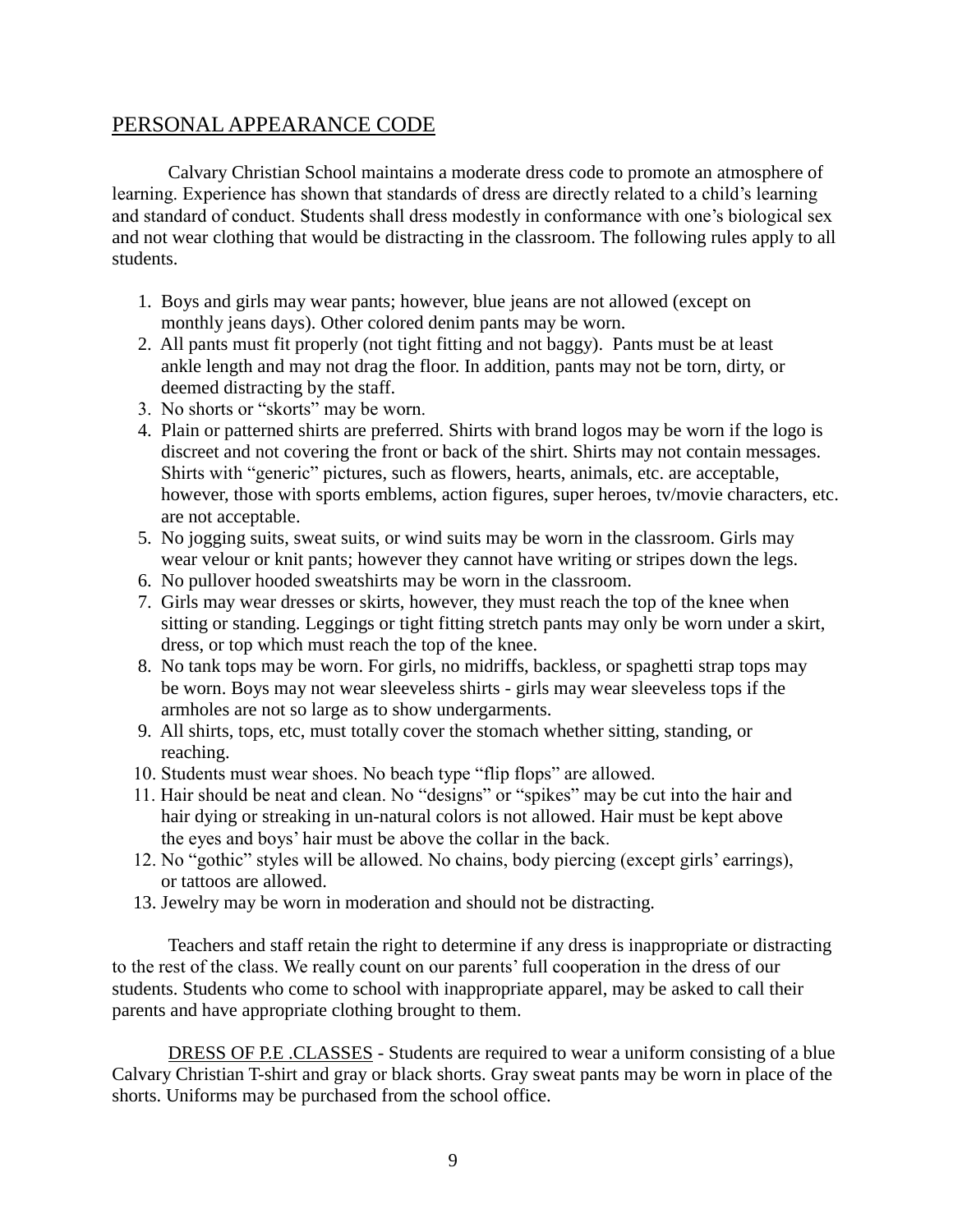#### PLAYGROUND RULES

Each classroom has a supply of playground equipment for use at recesses. Students are allowed to bring items from home for use at recess, but these must be kept in their lockers during class time. The school is not responsible for lost items.

- 1. Students must stay within the playground supervisor's sight at all times. No student may go past the fences at any time. The service road on the south side of the playground may not be crossed.
- 2. Throwing rocks or any other hard objects is not allowed. This includes snowballs.
- 3. Wrestling, fighting, tackle football, or other "contact" games are not allowed. This includes "piggy back" rides, etc. that could cause injury to another student.
- 4. Students must use the playground equipment as designed. Tag games may not be played on playground equipment.
- 5. Only one person may be in a swing or on the slides at a time. No "underdogs" or standing in swings is allowed.
- 6. The proper attire will be necessary when the playground is muddy or snow covered. Those not having the proper attire, i.e., boots, etc., must stay on the sidewalk areas.
- 7. Students breaking playground rules will be asked to sit on the sidewalk for the remainder of recess time. Other disciplinary action may be taken by the teacher as is necessary.

Occasionally, recess will be indoors due to weather. "Inside" voices and games will be the rule. Each classroom also maintains a set of games and activities students may use for indoor recess. There can be no running or rough play indoors. Shoes must be worn at all times due to fire codes.

#### REPORT CARDS AND REPORT SLIPS

Students in grades kindergarten and up will receive report cards at the end of each nine weeks. Weekly report slips (referred to as "green slips") will be sent home every week on Tuesdays for grades one through six. These slips will give the prior week's test scores, list any conduct concerns, and provide a place for comments. "Green slips" are required to be signed by the parent and returned to school the next day. Parents may also list comments, etc. We believe communication between teachers and parents is very important to the success of the students. These forms serve as a way to keep the parents informed of their student's progress. The school will also schedule "Parent - Teacher" Conferences after the first nine weeks and, again, during the third nine weeks. Additional conferences will be scheduled as necessary.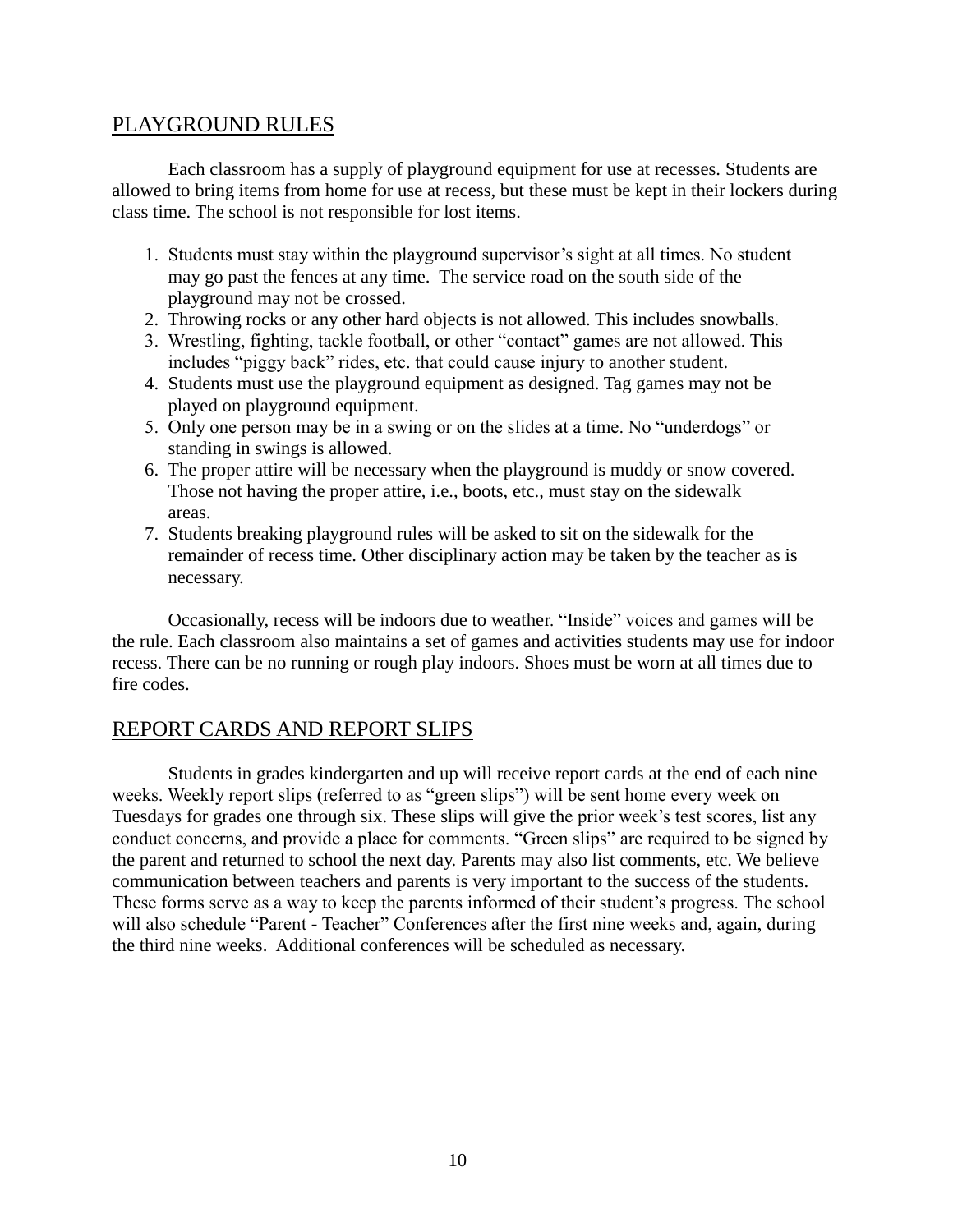#### GRADING SCALES

Following are the grading scales used at Calvary Christian.

| Kindergarten |                         | <b>First Grade</b> | Second - Sixth Grades |  |
|--------------|-------------------------|--------------------|-----------------------|--|
|              | $E =$ Excellent         | $E = 94$ to 100    | $A = 94$ to 100       |  |
|              | $S =$ Satisfactory      | $S_+ = 86$ to 93   | $B = 86$ to 93        |  |
|              | $N =$ Needs Improvement | $S = 78$ to 85     | $C = 78$ to 85        |  |
|              | $I =$ Improvement shown | $S = 70$ to 77     | $D = 70$ to 77        |  |
|              | $U =$ Unsatisfactory    | $N =$ below 70     | $F =$ below 70        |  |

#### DISCIPLINE

Christian education requires the teaching of discipline. The purpose of Christian discipline is to bring about conformity to the image of Christ. God's purpose for discipline is to teach us Godly character and to encourage a holy lifestyle. Our teachers and staff have this goal in mind for our students as we uphold a standard of discipline.

There are three balanced elements needed to have an effective discipline system.

1. Communication - The discipline system must be explained to the students. It is important to communicate the "Acceptable Practices" - that which is expected; the "Underlying Purposes" - the reasons for the rules; the "Biblical Process" involved to help us change unacceptable behavior; and any "Resulting Penalties" - the consequences for misbehavior.

2. Control - It is important to provide a consistent environment and provide consistent enforcement.

3. Correction - Consequences are given for the purpose of improving behavior. Consequences are administered fairly and adequately.

It must be clearly understood that character is not built into a student's life unless he/she is made accountable for his/her actions. Furthermore, accountability is never imposed without some form of authority. It follows, then, that no one will develop Christian character who has not learned to function properly under authority. Learning to do so will help the student develop outward conformity as he seeks to establish right actions in his life. It will also help him develop inward control as he learns to suppress wrong reactions when the authority he is under does not please him. Both of these elements are important; but without the development of an upward concentration where the student learns to submit to God, he will become very frustrated as he conforms merely to stay out of trouble. If through all of this he learns to focus his attention upon the sovereign God of Heaven (Who desires to mold him into the image of Christ), the Christian school will have achieved its purpose in the establishment and administration of an effective discipline system.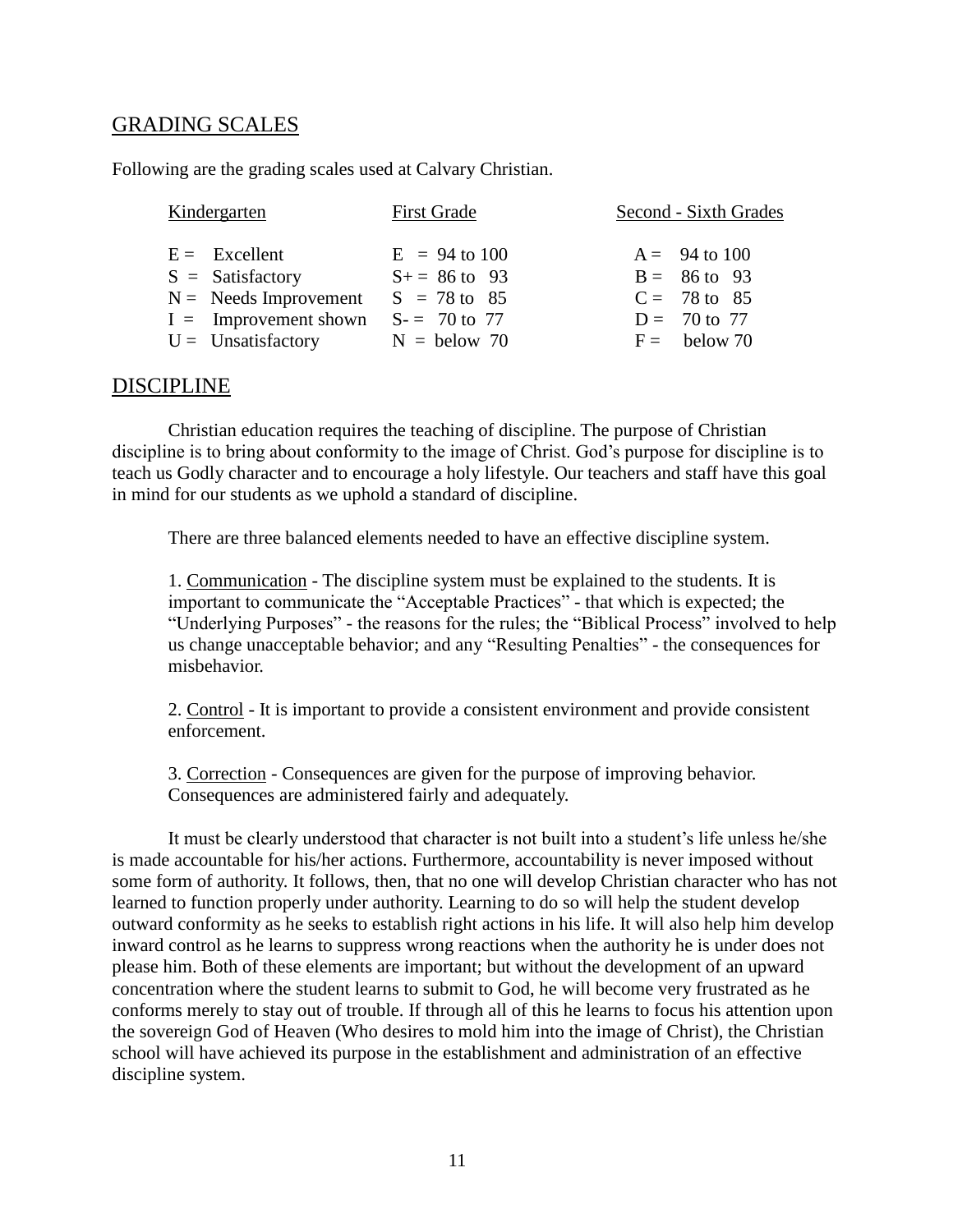#### DISCIPLINE IN THE CLASSROOM

With our discipline philosophy defined, our school requires each teacher to prepare a discipline plan for their classroom. These will be consistent throughout our entire school and patterned after the "Assertive Discipline" approach.

1. Each classroom will have four to five main classroom rules for the class posted in the room. These rules are stated in a positive manner. Example: "Permission must be obtained before getting out of my seat"

2. The discipline procedures will praise and promote positive behavior.

3. Consequences for misbehavior should be stated and followed consistently. The consequences are also posted in the classroom so students understand them. Consequences are consistent from class to class and are as follows.

A. Initial warning - This may involve the students name on the chalkboard or losing a "token".

B. Second offense - Students may be isolated from the class for a short period of time. The student is asked to confess what they have done wrong. Confession is an important part of the discipline process as the Bible teaches that we must confess our sins so our Heavenly Father can forgive us and "cleanse us of unrighteousness". 1 John 1:9

C. Third discipline step - This will involve advising parents of the situation. This may be through a note sent home or a conversation between the teacher and parent.

D. Fourth step - Parents will be called and asked to come to school for a conference. Parents must assure the teacher that the problem will be corrected.

4. Detentions may be used for discipline purposes for a continued failure to have homework or class word completed on a time. Detentions may be after school for 30 minutes on the same day as the detention is assigned. Students may also miss recess times to complete unfinished work. Parents will be notified when a student has been assigned after school detention. Repeated problems will be brought to the attention of the principal or administrator so a conference can be held with the parents. Our motives for discipline are always for the purpose of helping the student succeed in his/her goal of Christian maturity.

5. Suspensions - For re-occurring discipline problems or flagrant offenses, students may be suspended. Suspensions are treated as un-excused absences as missed worked will not be allowed to be made up. Continued misbehavior can be cause for expulsion.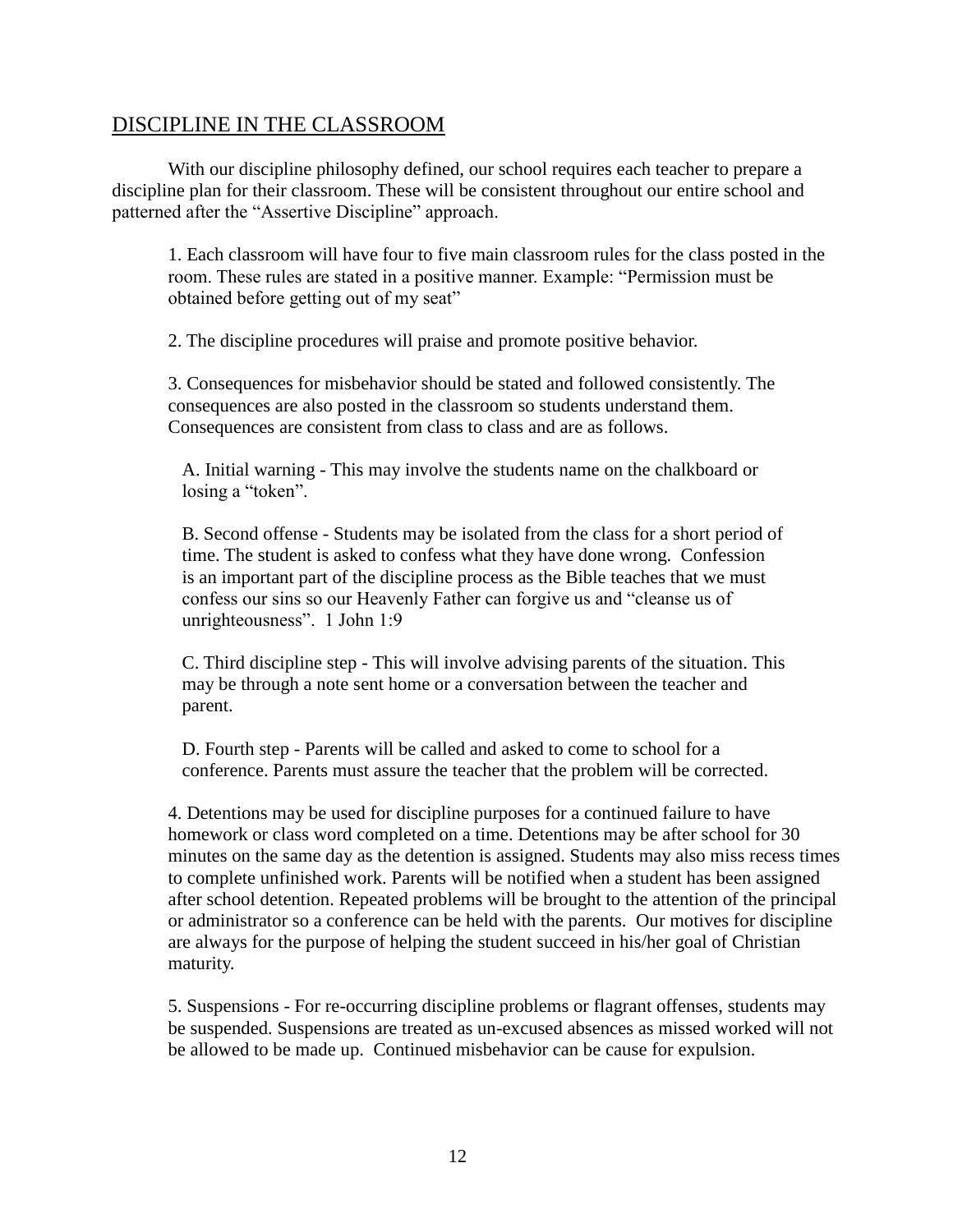#### "WHAT'S A PARENT TO DO?"

- 1. Show interest in the work your child brings home. Never belittle it. Let you child tell you about it.
- 2. Make the pleasure of being a parent obvious.
- 3. Listen with interest, but do not coax your child to tell you what he does not want to share with you, except for disciplinary reasons.
- 4. Your child is an individual. Let him join in conversation at the table.
- 5. Make suggestions more often than commands.
- 6. Children respond when given a choice. This makes home life smoother and develops power in thinking for himself.
- 7. Sometimes a child needs reasons for your requiring certain things.
- 8. Let him know what you require of him. Children like to know what is expected of them and they will usually try to meet the expectations.
- 9. Search constantly for opportunities to praise. Criticism discourages.
- 10. Follow through if you have asked for a response, but never hesitate to admit you were wrong or hasty.
- 11. Know your child's teacher and let your confidence in her be strongly felt.
- 12. Do not compare other children or put down other children in front of your child.
- 13. Do not threaten your child with school or the teacher. School should be anticipated as a pleasurable experience.
- 14. Never discuss the church, the school, or the teacher unfavorable in the presence of your children. Contact the church or school about any concerns.
- 15. Please refer to your child's teacher by name.
- 16. Remember children are a gift and blessing from Almighty God. We should enjoy them!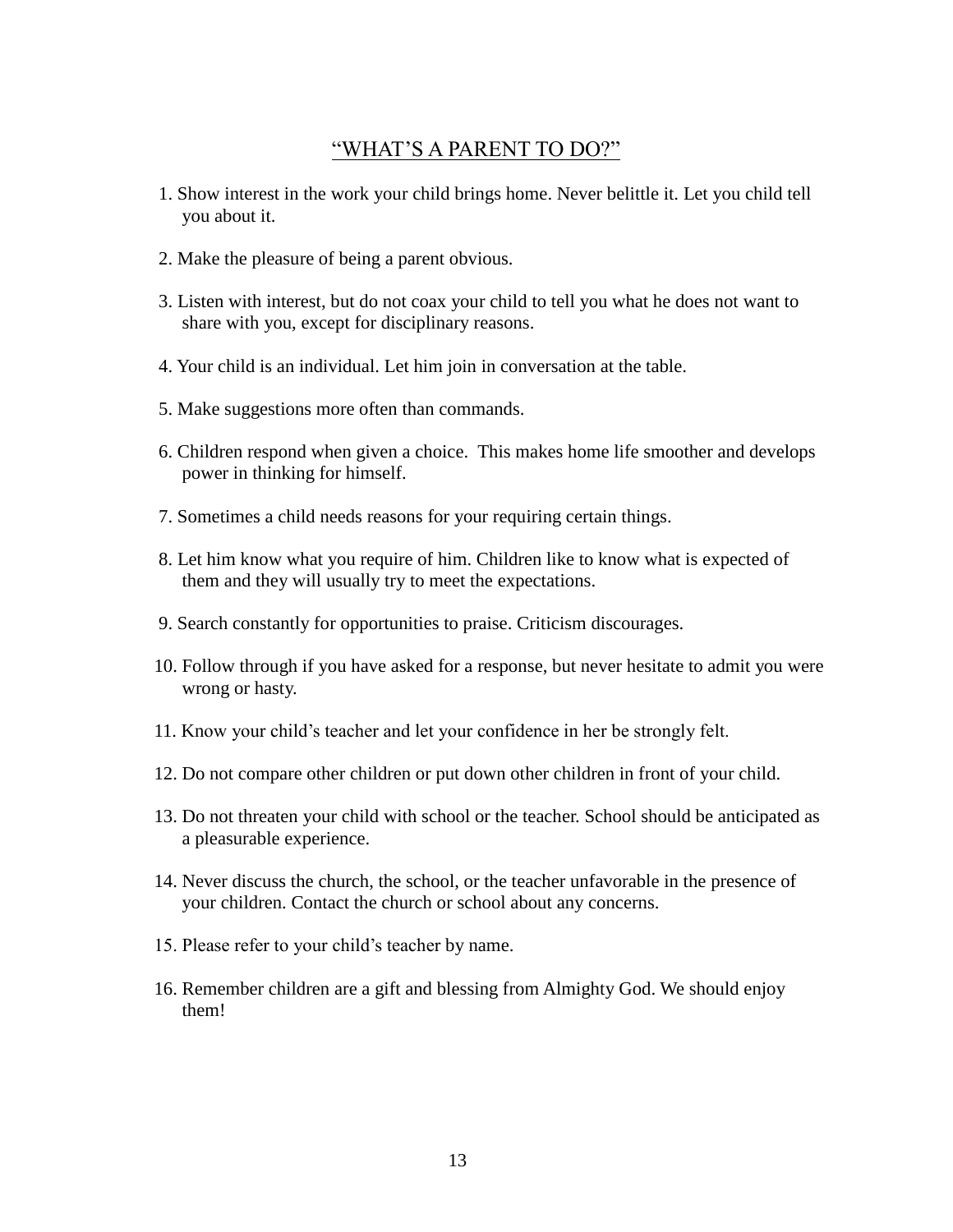#### "WHY CHRISTIAN TEXTBOOKS"

We at Calvary Christian School have become increasingly convinced that Christian textbooks (those which present every subject from a Christian perspective or "Biblical Worldview") are an essential part of a distinctly Christian education.

In 1986, Dr. Paul Vitz, Professor at New York University wrote a book entitled, "Censorship: Evidence of Bias in our Children's Textbooks." In this book, Dr. Vitz reports the results of a government-funded survey of the way religion and traditional values are represented in United States schools. He summarized his findings as follows: "Religion, traditional family values, and conservative political and economic positions have been reliably excluded from children's textbooks."

Not only is Dr. Vitz's book alarming, but we continue to hear reports of how public school textbooks are being "rewritten". Evolution is no longer taught as theory, but as a fact. This is done even as modern day science continues to reveal more and more evidence for "intelligent design" Some reading curriculums now show homosexuality as an acceptable alternative lifestyle and others offer stories dealing with magic and the occult.

We have seen this trend continue, with the recent SB 777 in California, which will require textbooks used in California public schools (which will, in turn, greatly influence public schools across our country) to discriminate against God's plan for the family of one husband and one wife.

Therefore, we at Calvary Christian School feel that it is imperative that all subjects be taught from a Christian perspective and this requires using textbooks from Christian publishers. The following quotes and summaries are from A Beka Book Christian textbook publishers.

BIBLE -" Since the Bible is the most important subject in the Christian School, it should be taught specifically and systematically. A faithful teaching of the Word of God, unmixed with the systems of man, will provide the receptive hearer with a firm foundation for life and a shield against error."

LANGUAGE ARTS - "(Language) is important to Christian schools because God has chosen to reveal Himself to mankind in a written form, the Bible, and has commissioned Christians to use the gift of language to communicate His truths to others."

PHONICS/READING - A phonics approach to reading allows the students to learn the sounds and rules that the words in our English language primarily follow. Students taught phonics can therefore read anything including the most important book, the Bible. "Books and articles continue to be written exposing the deficiencies of the sight-memory method of teaching reading.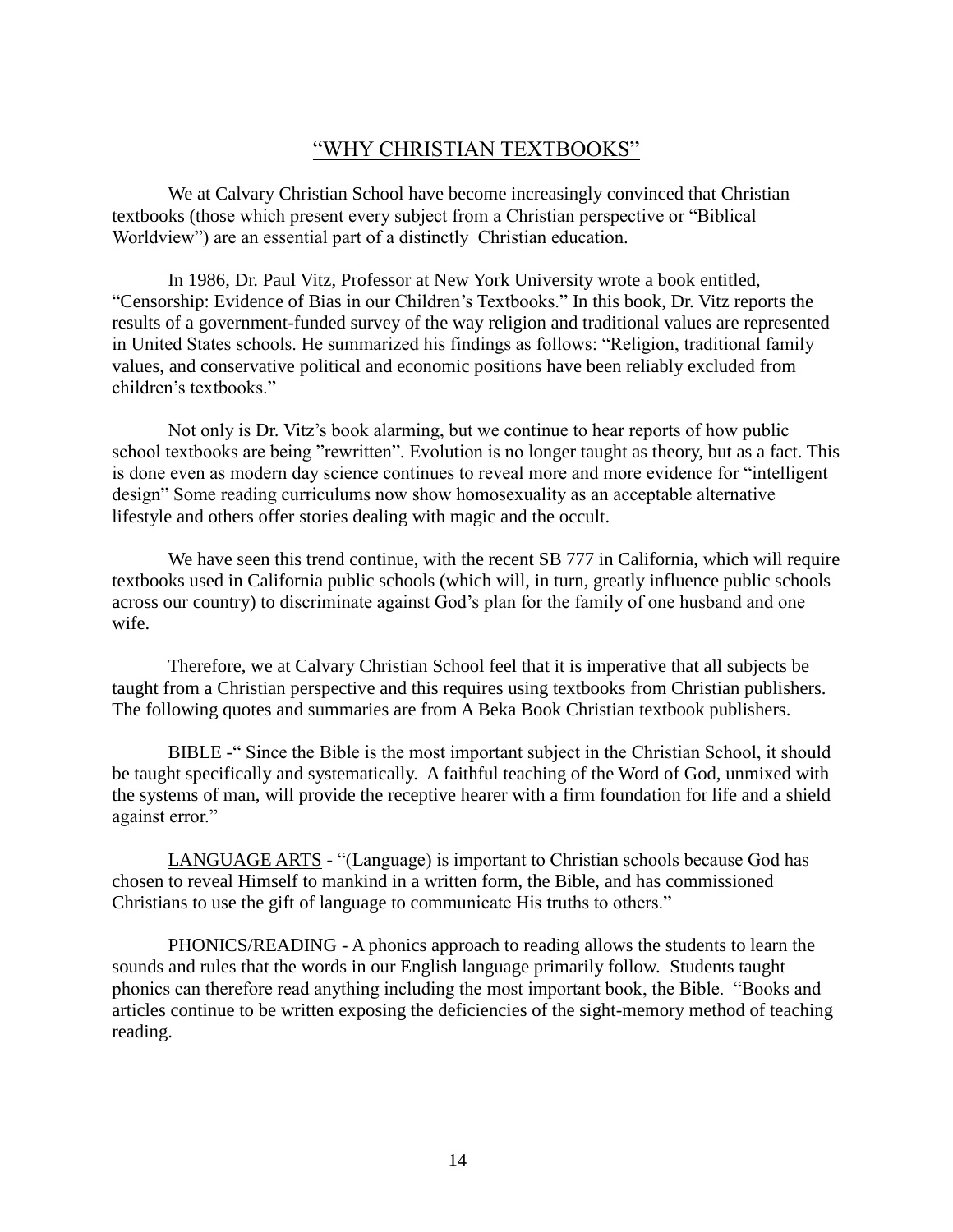The whole language method is best illustrated by comparing it to the Chinese language. In Chinese, there are thousands of symbols that must be learned before students can pick up and read anything they desire. Whole language treats the English language this same way. Instead of learning a few simple rules, whole words must be memorized before it can be recognized in other printed matter. In Samuel Blumenfeld's book, "The New Illiterates", he states, "There is probably no way more calculated to confuse, discourage, and finally frustrate a child than teaching him to 'read' via the whole-word method. Not only does this method not teach the child to read, but it places almost unsurmountable obstacles to his ever learning to read."

GRAMMAR/WRITING -" Grammar is taught with the purpose of making clear to the students the orderly structure of their language, a picture of God's orderly plan for the world and for their lives. The grammar is taught in a useful, practical way. The student is guided to develop complete orderly thoughts - to learn to reason and think."

MATHEMATICS - "No subject matter better reflects the glory of God than mathematics. Mathematics is the language of God used in His creation of the universe, and thus is logical, orderly, beautiful, and very practical in science and daily life. To study mathematics is to study God's thoughts after Him, for He is the great Engineer and Architect of the universe. Unlike the "modern" or "fuzzy" math theorists who believe that mathematics is a creation of man and thus arbitrary and relative, we believe that the laws of mathematics are a creation of God and thus absolute."

HISTORY - "Ever since H.G. Wells published his "Outline of History" in 1920, the theme of world history texts has been man's supposed progress from savagery toward socialism, from tribal religions toward one-world government. American history is usually presented as a series of struggles - rich vs. poor, black vs. white, North vs. South, labor vs. management, male vs. female, etc. (Christian) texts reject this Marxist conflict theory of history in favor of a truthful portrayal of peoples, lands, religions, ideals, heroes, triumphs, and setbacks. The result has been positive, uplifting history texts that give students a historical perspective and instill within them an intelligent pride for their own country and a desire to help it back to its traditional values. The character and accomplishments of great American heroes are clearly described."

SCIENCE - "Science is the study of God's order, provision, and reasonableness as revealed in His physical creation. While secular science textbooks present modern science as the opposite of faith, (Christian) science texts teach that modern science is the product of Western man's return to the Scriptures after the Protestant Reformation, leading to his desire to understand and subdue the earth, which he saw as the orderly, law-abiding creation of the God of the Bible."

This is only a portion of the information which sets Christian textbooks apart from their public counterparts. At Calvary Christian School, we believe it is not possible to have a Christian school without textbooks that are scripturally sound and of good moral character.